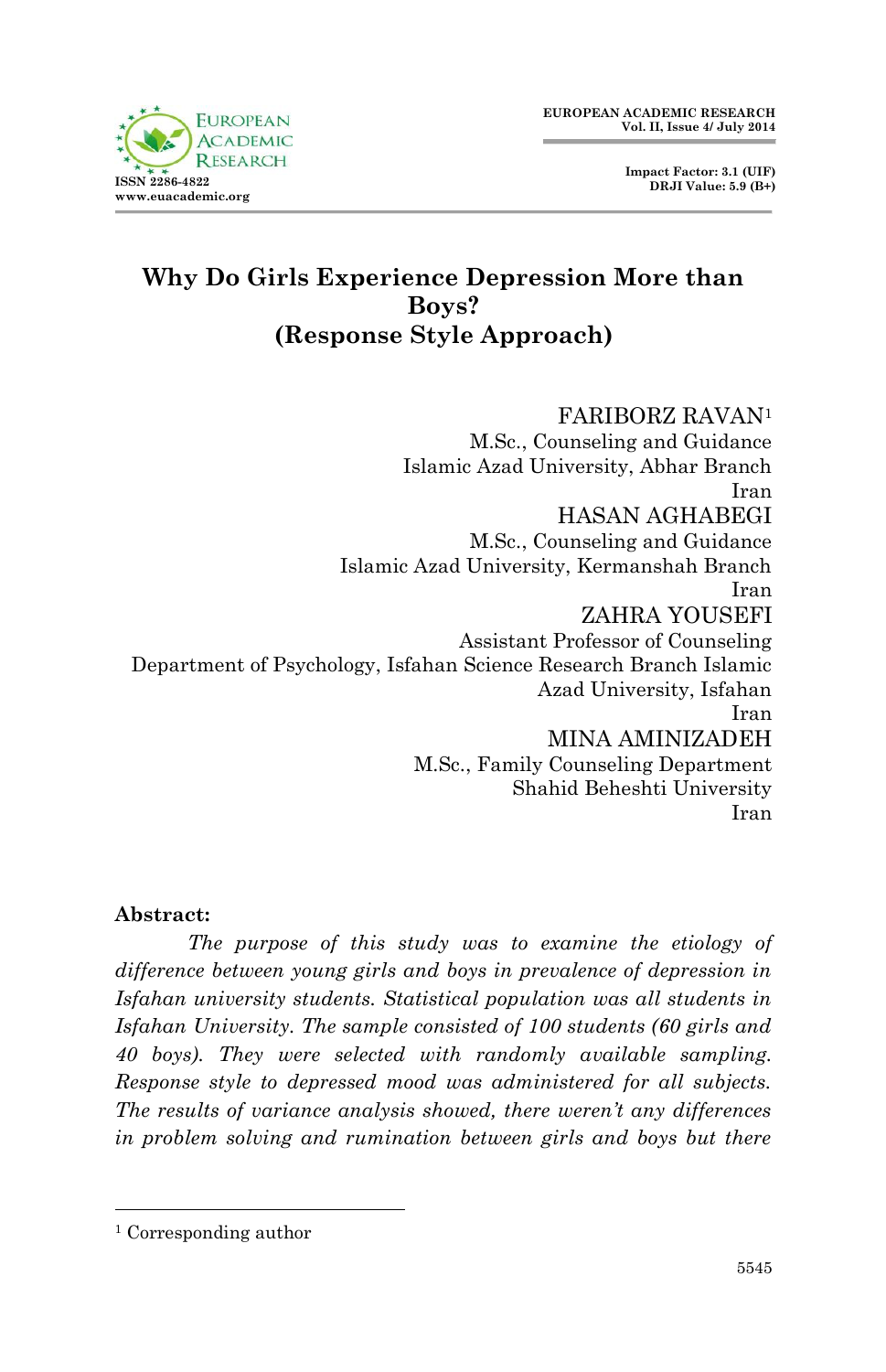Fariborz Ravan, Hasan Aghabegi, ZahraYousefi, Mina Aminizadeh*-* **Why Do Girls Experience Depression More than Boys? (Response Style Approach)**

*was significant differences between boys and girls in distraction(P<0.05).*

**Key words:** Rumination, Gender Difference, Depression.

## **Introduction**

Each person may have in their daily life and the stress of everyday events or to spontaneous encounters with depressed mood and grief experience (Nolen-Hoeksema, 1993). Face to face with a durable, low mood, depressed mood and style is influenced heavily (Papageorgiaou and wells, 2003). One of the strongest findings in the literature, depression is twice as many women as men suffer from depression(Nolen-Hoeksema and Harell,2002; Cochern & Abramowitz,2000). Nolen-Hoeksema and Jackson(2001) introduced three methods etiology of gender differences which includes; problem solving, Rumination and Distraction that rumination among these methods is an important factor in the persistence and severity of depression and periods of major depression is triggered.

Nolen-Hoeksema and Marrow (1993) believe women than men in the control of negative emotions such as sadness, fear and anger problem. Difficulty controlling negative emotions cause a person is willing to rumination. Intellectual rumination, persistent thoughts, spinning is caused depression. These were passive thoughts on depression, because it is based on results.

Nolen-Hoeksema et al (1995) were attributed cause of these differences in response styles to depressed mood to receive future growth. According to his mother who will not allow interference, Their children are involved in problem solving and those who openly encourage their children to use new ways to fail when they do not and those who are critical of their children, foster children who have poor problem-solving skills. Segiel and Alloy(2000) recognized that depressed men with depression than women with negative issues will be picked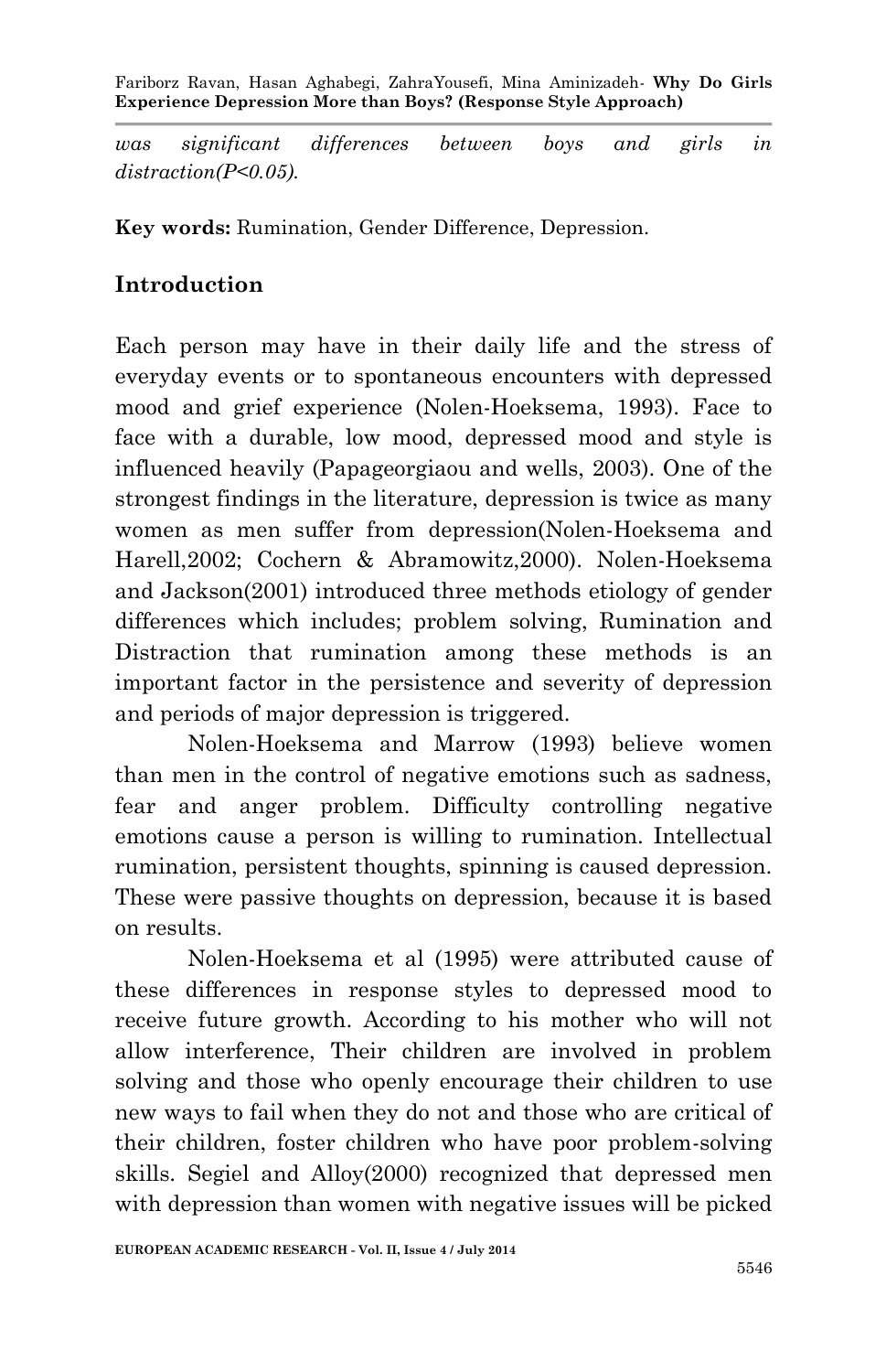Fariborz Ravan, Hasan Aghabegi, ZahraYousefi, Mina Aminizadeh*-* **Why Do Girls Experience Depression More than Boys? (Response Style Approach)**

up. But punishment and rewards led to boys and men as active coping styles and problem solving to develop a positive distraction. Due to differences in response to depressed mood caused by differences in response styles and differences in parenting style is the style of response. Parents teach children active response style and the same way they expect. Other factors causing women to passive response style of rumination are more men involved. Such as social discrimination and a history of childhood stress (Nolen-Hoeksema and Jackson,2001).

Gender differences in coping styles and texts in this field for many years attention has indicated which focused more and more women than men are resorting to the techniques of passive and active methods are resorted to in return males(Erdur- Baker,2009). Nolen-Hoeksema(1998) realized that most men respond distraction and problem-solving styles in response to depressed mood and more women are using ruminative coping style.

The present research is report on gender differences in depression etiology according to Nolen-Hoeksema's point of view about styles in response to depressed mood among students of Isfahan University.

## **Method**

## **Population and sampling**

The research population consisted of all students in Isfahan which three college psychology, literature and physical education were selected randomly. Then students of these 100 students were selected randomly. The final subjects were 60 female and 40 male.

### **Measure**

The research instrument was a researcher-made questionnaire response style, which is composed of three subscales; Problem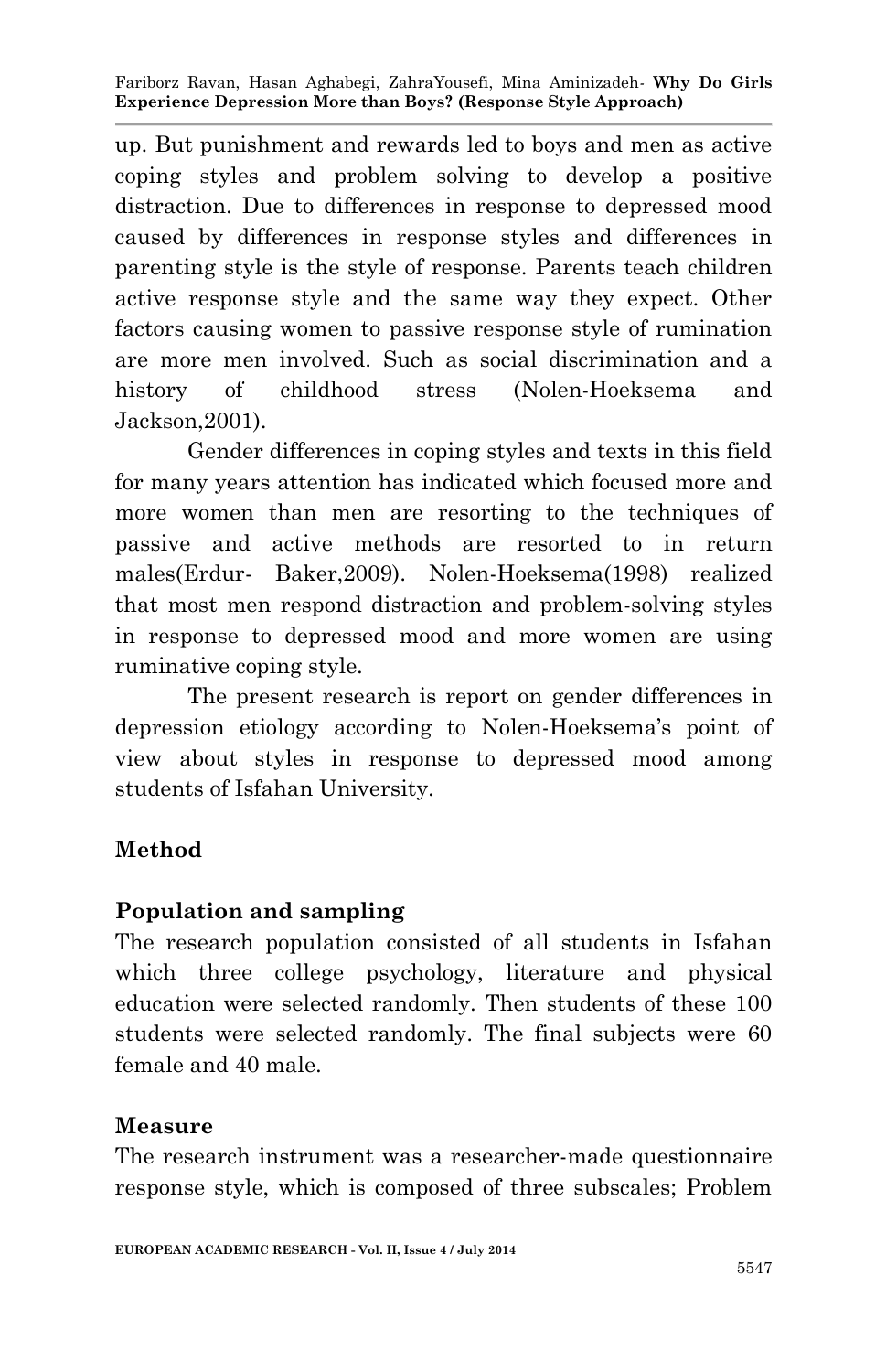Fariborz Ravan, Hasan Aghabegi, ZahraYousefi, Mina Aminizadeh*-* **Why Do Girls Experience Depression More than Boys? (Response Style Approach)**

solving, distraction and rumination. 7 of rumination and distraction problem and each 11 are female. Answer yes or No is for each item. The subjects are asked to say with respect to any matter when faced with depressed mood are things which one do to improve the situation. Every person answered to each item as yes and no.

Nominal validity was confirmed by experts and test for internal consistency coefficient Koder-Richardson were listed 0.85, 0.87, 0.86, respectively. The questionnaire doesn't have total score. Each separate subscale scores gives concurrent validity through simultaneous implementation is obtained with Beck Depression Inventory part rumination with positive and significant correlation coefficients ( $r=0.55$ ) was ( $P \le 0.05$ ) and the distraction of a negative relationship  $(r=0.52)$  part of the problem also showed non-significant positive association with depression ( $P \le 0.05$ ).

### **Results**

Table 1 indicates Mean and Standard deviation of participants in subscale.

| $\frac{1}{2}$ |      |      |        |  |  |  |  |  |  |
|---------------|------|------|--------|--|--|--|--|--|--|
| gender        | Mean | SD   | Number |  |  |  |  |  |  |
| female        | 3.96 | 1.89 | 60     |  |  |  |  |  |  |
| male          | 4.65 | 1.49 | 40     |  |  |  |  |  |  |
| female        | 4.67 | 2.46 | 60     |  |  |  |  |  |  |
| male          | 7.01 | 2.56 | 40     |  |  |  |  |  |  |
| female        | 4.39 | 3.31 | 60     |  |  |  |  |  |  |
| male          | 4.65 | 3.38 | 40     |  |  |  |  |  |  |
|               |      |      |        |  |  |  |  |  |  |

**Table 1. Mean scores on the subscales of the subjects answered questionnaires styles and gender**

| Source    | of | Dependent   | df | Mean   | F     | Sig.  | Eta.  | Power |
|-----------|----|-------------|----|--------|-------|-------|-------|-------|
| variation |    | variable    |    | square |       |       |       | test  |
|           |    | Problem     |    | 8.26   | 2.99  | 0.088 | 0.41  | 0.40  |
| gender    |    | solving     |    |        |       |       |       |       |
|           |    | Distraction |    | 39.5   | 6.17  | 0.015 | 0.091 | 0.73  |
|           |    | Rumination  |    | 1.31   | 0.108 | 0.744 | 0.063 | 0.062 |

**EUROPEAN ACADEMIC RESEARCH - Vol. II, Issue 4 / July 2014**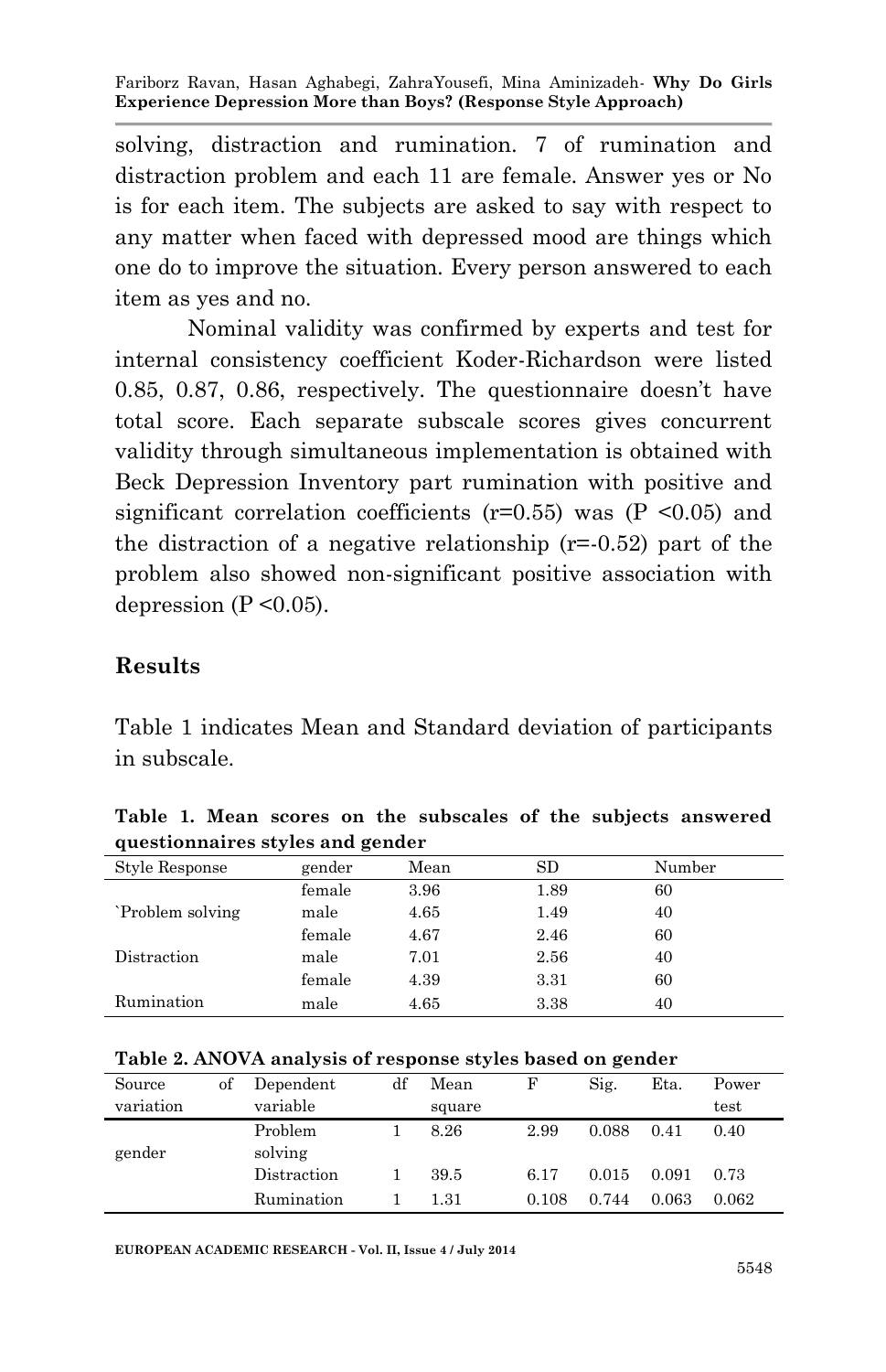Results Table 2 shows male and female subjects in coping style or distraction which has significantly different (P <0.05). Therefore, the mean scores of the two groups, it was concluded that boys routinely deal with depressed mood, coping style significantly more than girls distraction The difference suggests that ninth percentage of scores distraction response style is because of gender. Statistical power of 0.73% shows good accuracy. The other two significant differences were observed between male and female students**.**

# **Discussion and Conclusion**

Depression is the most common emotional disorders cost individual, social, and can impose large economic (Siegel & Alloy, 2000). Over the past fifteen years, persistent thoughts, as twister negative rumination, experiential increasing attention as an important factor in the onset of depression has attracted (Papageorgiaou and Wells, 2003).

Nolen-Hoeksema is feathered theorists in domain of rumination who knows that people during rumination process that focuses on the causes of depression are results that contribute to worsening symptoms of depression and durability. The response styles theory Nolen-Hoeksema looking responding due to higher prevalence of depression in women's words, he identifies three styles of responding to depressed mood in face with conclusion reached that coping with depressed mood in women and responses are resorting to rumination. But men resort to active coping strategies such as problem solving and distraction (Borders et al, 2006).

Wilson, Pritchar, Revalee (2005) revealed that Coping circuit causes people to have better health. Matthews, Derrbery and Siegel (2000) have introduced normal rumination versus abnormal rumination. They are all people may sometimes engage in rumination, but what is important for healthy people can usually cycle out these ideas and resort to other coping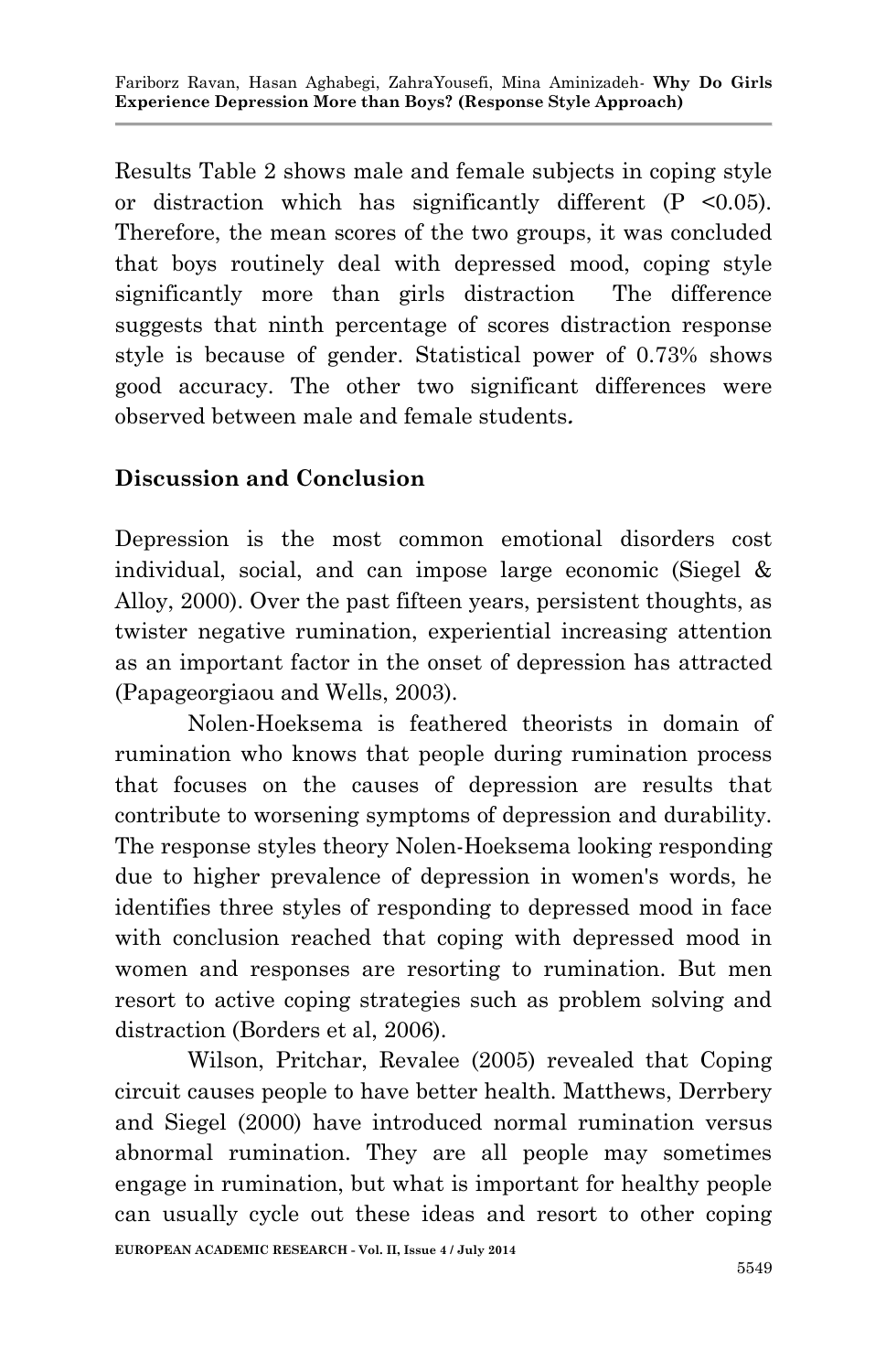strategies that are effective in changing the mood. Perhaps it could be argued that the results presented in this study. Both men and women are involved, namely rumination, but other men coping strategies such as distraction from depressive resort. Women continue to experience rumination and natural and thus longer periods of severe depression.

This study has several limitations that should be considered better researchers. The limited nature of the selfassessment questionnaire will be open to the possibility that the researcher does not allow men and women know what they own, are listed. The second limitation is extended to other groups. Third, lack of access to subjects' demographic characteristics and their effects on the responses to depressed mood and finally, given the nature of the research project according to our data, the causal relationship could not be achieved.

## **REFERENCES**

- Borders, A**.**, Barnwell, S., and Earleywine, M. 2006. "Alcoholaggression expectancies and dispositional rumination moderate the effect of alcohol consumption on alcoholrelated aggression and hostility." *Aggressive Behavior* 4:327-388.
- Erdur-Baker, Ö. 2009. "Peer Victimization, Rumination, and Problem Solving as Risk Contributors to Adolescents' Depressive Symptoms." *The Journal of Psychology: Interdisciplinary and Applied*. 143: 78-90.
- Cochern, S. and Rabinowitz, F. 2000. *Men and depression*. California: Academic Press.
- Matlhews, G., Derry Berry, O., and Siegle, G. L. 2000. "Personality and emotion: Cognitive science. In: s. E. Hampsonced." *Advances in personality psychology* 1: 199 - 237. London. Roulade.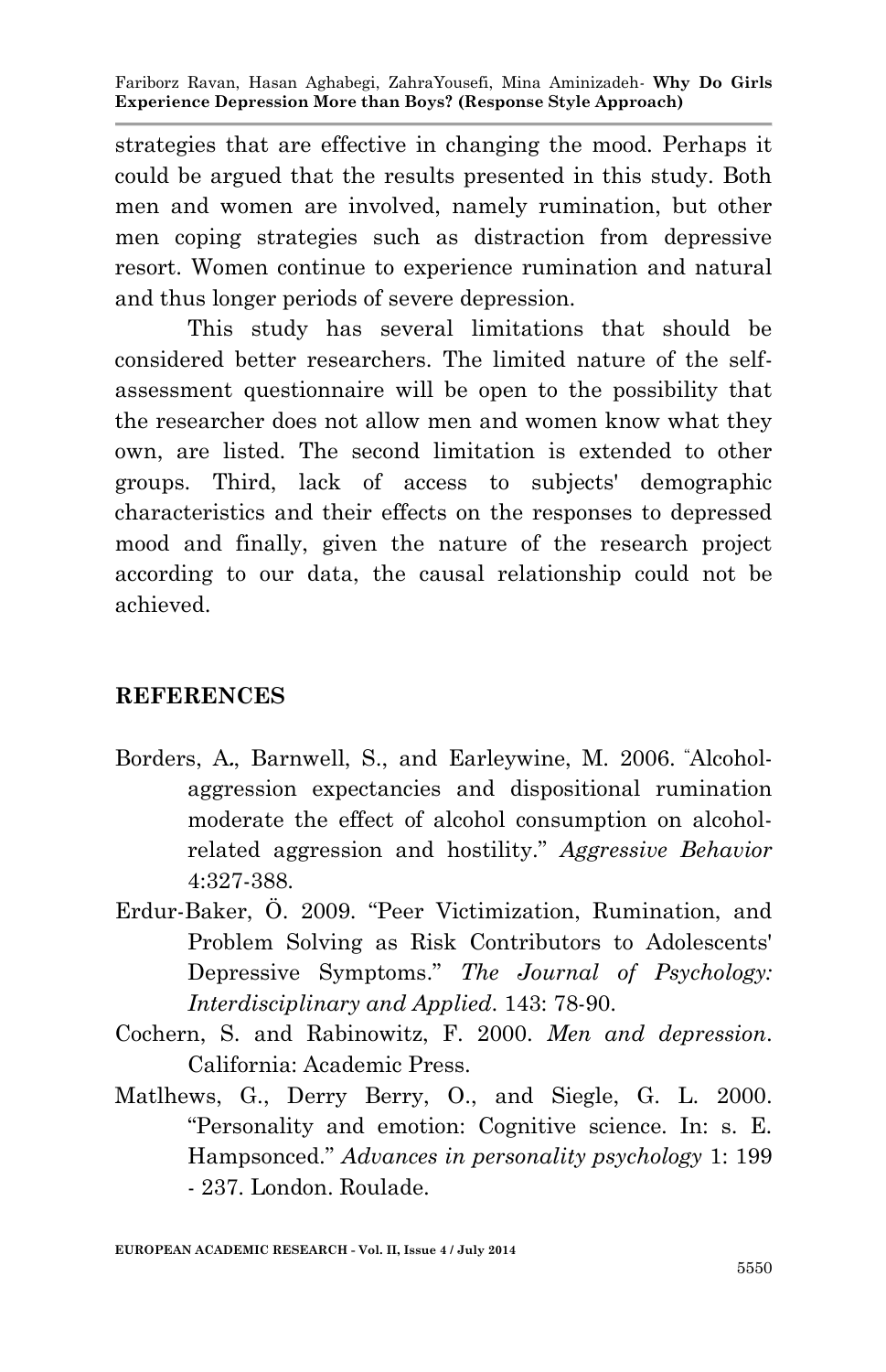- Nole-Hoeksem, S. and Harrell, Z. A. T. 2002. "Rumination depression and alcohol use: tests of gender differences." *Journal of cognitive Psychotherapy: An International Journal* 16: 394-404.
- Nolen-Hoeksema, S. 1987. "Sex differences in unipolar depression: evidence and theory." *Psychological Bulletin* 101: 259-282.
- Nolen-Hoeksema, S., Parker, L. E., and Larson, J. 1994. "Ruminative coping with depressed mood following loss." *Journal of Personality and social psychology* 61: 92-104.
- Nolen-Hoeksema, S. and Jackson, B. 2001. "Mediators of gender different in rumination." *Psychology of women quarterly* 25: 37-47.
- Nolen-Hoeksema, S. and Marrow, J. 1993. "Effects of rumination and distraction on naturally occurring depressed mood." *Cognition and emotion* 1(6): 561 -570.
- Nolen-Hoeksema, S. 1998. "Contributors to the gender difference in rumination." Paper presented to the *Annual meeting of the American Psychological Association*, San Francisco, CA.
- Nolen-Hoeksema, S., Wolfson, A., Mumme, G., and Guskin, K. 1995. "Helplessness in children of depressed and no depressed mothers." *Developmental Psychology* 37: 377- 387.
- Papageogiou, C. and Wells, A. 2001 b. "Positive beliefs about depressive rumination: Development and preliminary validation of a self- report scale." *Behavior therapy* 32: 20-26.
- Siegel, S. J. & Alloy, L. B. 2000. "Interpersonal perceptions and consequences of depressive rumination–significant other relationships: A naturalistic study of college roommates." *Journal of Abnormal Psychology* 99: 367- 373.